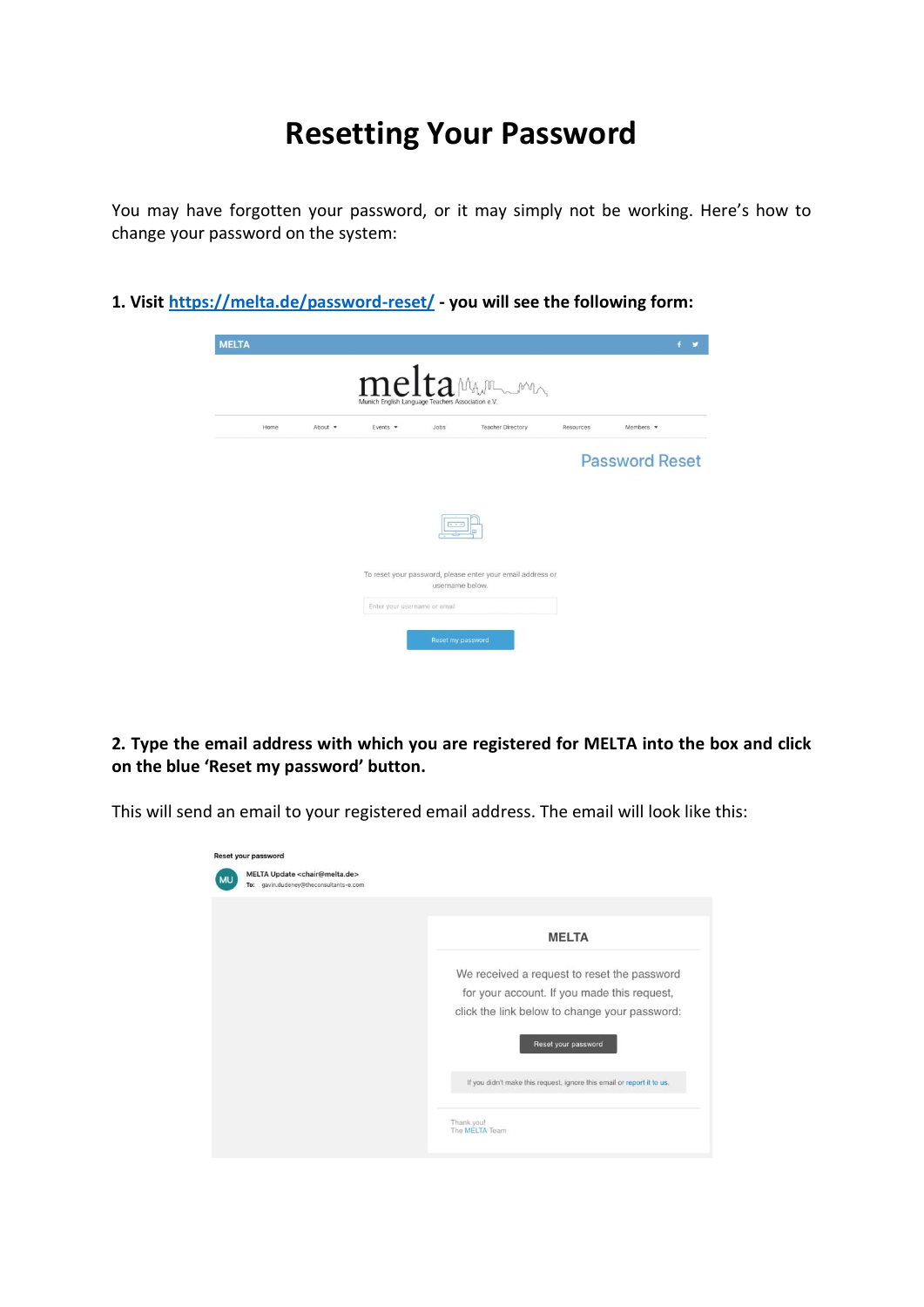**NOTE: You should receive this email instantly. If you do not receive it within two minutes, there are two possible reasons:**

- The email address you have used is not in the MELTA system
- The email has gone to your Junk email folder

If you cannot find the email in your Inbox or Junk folder, please contact us.

## **3. When you receive the email, click on the 'Reset your password' link in the mail to reset your password.**

|  | This will take you to the following page on the website: |
|--|----------------------------------------------------------|
|--|----------------------------------------------------------|

| <b>MELTA</b> |         |               |                  | meltamm                                                                       |           |                       | $f$ $\prime$    |
|--------------|---------|---------------|------------------|-------------------------------------------------------------------------------|-----------|-----------------------|-----------------|
| Home         | About - | Events $\sim$ | Jobs             | Munich English Language Teachers Association e.V.<br><b>Teacher Directory</b> | Resources | Forums                | Members $\star$ |
|              |         |               |                  |                                                                               |           | <b>Password Reset</b> |                 |
|              |         | New Password  |                  |                                                                               |           |                       |                 |
|              |         |               | Confirm Password |                                                                               |           |                       |                 |

Here you can set your new password. Once you have set your new password you will be able to log in. Please write your new password down in a secure location or – better – memorise it.

## **NOTES ON SETTING A NEW PASSWORD**

Please use a unique password for this site – not one you have used elsewhere. Ensure that your new password meets the following requirements:

- *Is at least eight characters long – preferably more*
- *Contains at least one upper case letter*
- *Contains at least one lower case letter*
- *Contains at least one number*
- *Contains at least on special character (e.g., punctuation)*